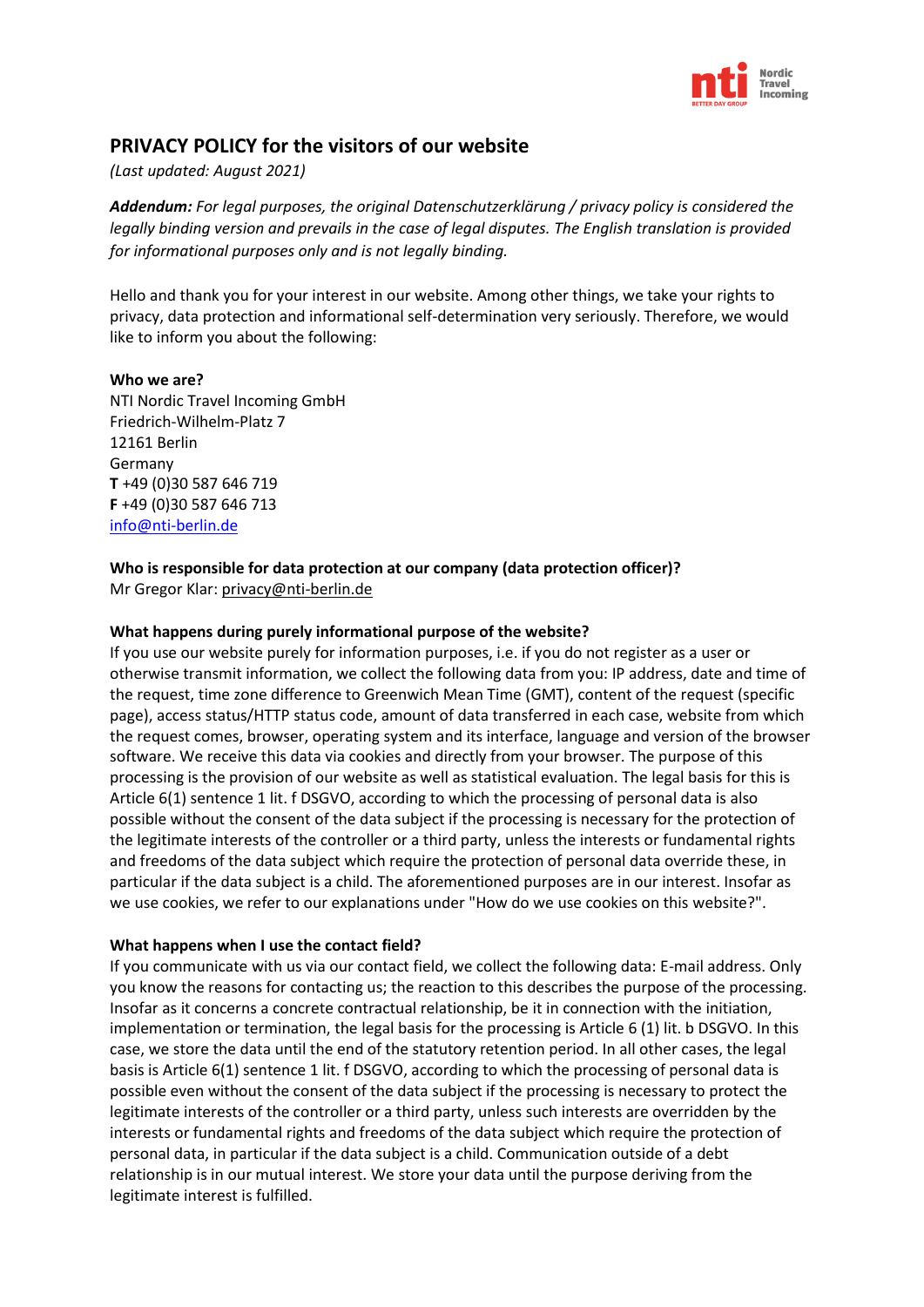

#### **How do we use Google Analytics?**

(1) This website uses Google Analytics, a web analytics service provided by Google, Inc. ("Google"). Google Analytics uses "cookies", which are text files placed on your computer, to help the website analyse how users use the site. The information generated by the cookie about your use of this website is usually transmitted to a Google server in the USA and stored there. In the event that IP anonymisation is activated on this website, however, your IP address will be truncated beforehand by Google within member states of the European Union or in other contracting states to the Agreement on the European Economic Area. Only in exceptional cases will the full IP address be transmitted to a Google server in the USA and shortened there. On behalf of the operator of this website, Google will use this information for the purpose of evaluating your use of the website, compiling reports on website activity and providing other services relating to website activity and internet usage to the website operator. The legal basis is Article 6(1) sentence 1 lit. f DSGVO, Article 6(1) sentence 1 lit. f DSGVO, according to which the processing of personal data is also possible without the consent of the data subject if the processing is necessary to protect the legitimate interests of the controller or a third party, unless such interests are overridden by the interests or fundamental rights and freedoms of the data subject which require the protection of personal data, in particular where the data subject is a child. Our legitimate business interest is to evaluate user behaviour on this website. Your interests are protected by your avoidance options, which we describe later, and anonymisation. We have also concluded an order processing agreement with the provider, thus ensuring our right to issue instructions to the provider. We delete the data after 14 months at the latest.

(2) The IP address transmitted by your browser as part of Google Analytics will not be merged with other Google data.

(3) You may refuse the use of cookies by selecting the appropriate settings on your browser, however please note that if you do this you may not be able to use the full functionality of this website. In addition, you can prevent the collection of the data generated by the cookie and related to your use of the website (incl. your IP address) by Google as well as the processing of this data by Google by downloading and installing the browser plug-in available at the following link: http://tools.google.com/dlpage/gaoptout?hl=de.

(4) This website uses Google Analytics with the extension "\_anonymizeIp()". This means that IP addresses are processed in a shortened form, thus excluding the possibility of personal references. If the data collected about you is related to a person, this is immediately excluded and the personal data is deleted immediately.

(5) We use Google Analytics to analyse and regularly improve the use of our website. The statistics obtained enable us to improve our offer and make it more interesting for you as a user. For the exceptional cases in which personal data is transferred to the USA, Google has submitted to the EU-US Privacy Shield, https://www.privacyshield.gov/EU-US-Framework.

(6) Information from the third-party provider: Google Dublin, Google Ireland Ltd., Gordon House, Barrow Street, Dublin 4, Ireland, Fax: +353 (1) 436 1001. User conditions:

http://www.google.com/analytics/terms/de.html, Data protection overview:

http://www.google.com/intl/de/analytics/learn/privacy.html, and the privacy policy: http://www.google.de/intl/de/policies/privacy.

(7) This website also uses Google Analytics for a cross-device analysis of visitor flows, which is carried out via a user ID. You can deactivate the cross-device analysis of your usage in your customer account under "My data", "Personal data".

#### **How do we deal with social networks?**

(1) We do not currently use social media plug-ins. Nevertheless, we have linked our company pages and/or fan pages on our site with regard to these social networks. Facebook, Xing, LinkedIn. If you click on these links, contact will be established with these providers. If you are logged in, you will be taken to our respective company page and/or fan page.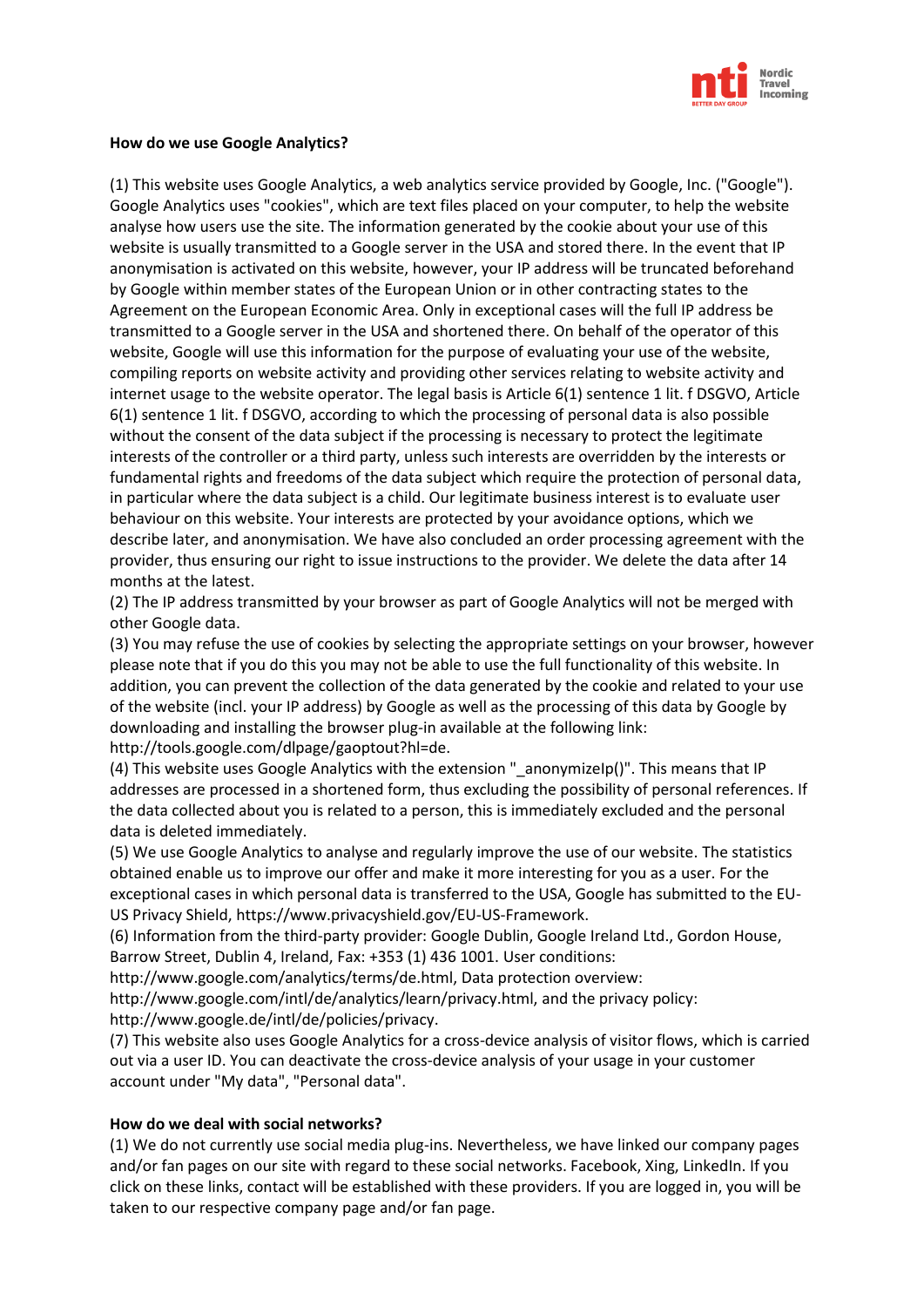

(2) We have neither influence on the collected data and data processing procedures, nor are we aware of the full extent of the data collection, the purposes of the processing, the storage periods. We also have no information on the deletion of the collected data by the respective provider. (3) Der jeweilige Anbieter speichert die über Sie erhobenen Daten als Nutzungsprofile und nutzt diese für Zwecke der Werbung, Marktforschung und/oder bedarfsgerechten Gestaltung seiner Website. Eine solche Auswertung erfolgt insbesondere (auch für nicht eingeloggte Nutzer) zur (3) The respective provider stores the data collected about you as usage profiles and uses these for the purposes of advertising, market research and/or demand-oriented design of its website. Such an evaluation is carried out in particular (also for users who are not logged in) for the display of needsbased advertising and to inform other users of the social network about your activities on our website. You have the right to object to the creation of these user profiles, whereby you must contact the respective provider to exercise this right. Via the plug-ins, we offer you the opportunity to interact with the social networks and other users so that we can improve our offer and make it more interesting for you as a user.

(4) The data transfer takes place regardless of whether you have an account with the provider and are logged in there. If you are logged in to the plug-in provider, the data we collect is directly assigned to your account with the provider. If you click the activated button and, for example, link to the page, the plug-in provider also saves this information in your user account and shares it publicly with your contacts. We recommend that you log out regularly after using a social network, but especially before activating the button, as this will help you avoid being assigned to your profile with the plug-in provider.

(5) Further information on the purpose and scope of the data collection and its processing by the provider can be found in the data protection declarations of these providers communicated below. There you will also receive further information on your rights in this regard and setting options for protecting your privacy.

(6) The legal basis is Article 6(1) sentence 1 lit. f DSGVO, Article 6(1) sentence 1 lit. f DSGVO, according to which the processing of personal data is also possible without the consent of the data subject if the processing is necessary to protect the legitimate interests of the controller or a third party, unless the interests or fundamental rights and freedoms of the data subject, which require the protection of personal data, override these interests, in particular if the data subject is a child. Our legitimate business interest is to give you the opportunity to interact with us voluntarily on social networks - as described here.

(7) Addresses of the respective plug-in providers and URL with their data protection notices: a) Facebook Inc., 1601 S California Ave, Palo Alto, California 94304, USA;

[http://www.facebook.com/policy.php;](http://www.facebook.com/policy.php) further information on data collection:

http://www.facebook.com/help/186325668085084, http://www.facebook.com/about/privacy/yourinfo-on-other#applications sowie http://www.facebook.com/about/privacy/your-info#everyoneinfo. Facebook has submitted to the EU-US Privacy Shield, https://www.privacyshield.gov/EU-US-Framework.

b) Xing AG, Gänsemarkt 43, 20354 Hamburg, DE; http://www.xing.com/privacy.

c) LinkedIn Corporation, 2029 Stierlin Court, Mountain View, California 94043, USA;

http://www.linkedin.com/legal/privacy-policy. LinkedIn has submitted to the EU-US Privacy Shield, https://www.privacyshield.gov/EU-US-Framework.

#### **Are we obliged to collect this data? What happens if we do not collect this data?**

There is no legal obligation to collect this data. However, there is a possibility that failure to collect it may make it more difficult for you to visit our website.

# **To whom do we transfer the data? And: Does the data leave the European Union or the European Economic Area?**

The following companies receive the above data, indicating below if the data leave the European Union or the European Economic Area: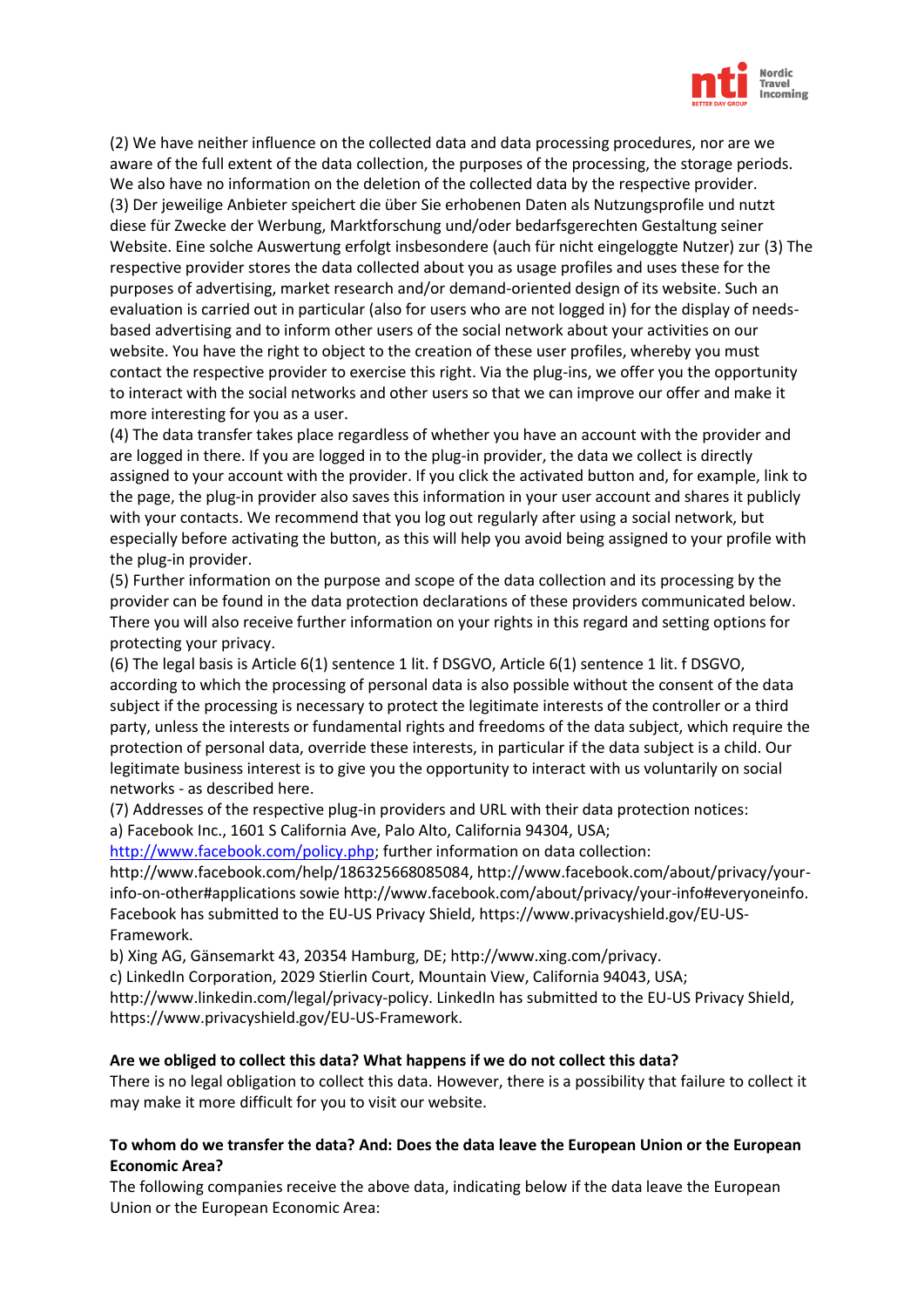

Third country reference:

Facebook Inc., 1601 S California Ave, Palo Alto, California 94304, USA; <http://www.facebook.com/policy.php;> weitere Informationen zur Datenerhebung: <http://www.facebook.com/help/186325668085084,> [http://www.facebook.com/about/privacy/your](http://www.facebook.com/about/privacy/your-info-on-other)[info-on-other](http://www.facebook.com/about/privacy/your-info-on-other) applications as well as <http://www.facebook.com/about/privacy/your-info> everyoneinfo.

- Google Inc., 1600 Amphitheater Parkway, Mountainview, California 94043, USA; <https://www.google.com/policies/privacy/partners/?hl=de.>
- LinkedIn Corporation, 2029 Stierlin Court, Mountain View, California 94043, USA; http://www.linkedin.com/legal/privacy-policy. LinkedIn has submitted to the EU-US Privacy Shield, https://www.privacyshield.gov/EU-US-Framework.

Other:

- Xing AG, Gänsemarkt 43, 20354 Hamburg, DE;<http://www.xing.com/privacy.>
- Google Dublin, Google Ireland Ltd., Gordon House, Barrow Street, Dublin 4, Ireland, Fax: +353 (1) 436 1001 (Google Analytics)

# **Do we guarantee sufficient data security?**

We maintain up-to-date technical measures to ensure data security, in particular to protect your personal data from risks during data transmission and from third parties gaining knowledge. These are adapted to the current state of the art.

# **How do we use cookies on this website?**

Furthermore, cookies are stored on your computer when you use the website. Cookies are small text files that are stored on your hard drive in relation to the browser you are using and which provide the party setting the cookie (in this case, us) with certain information. Cookies cannot execute programs or transmit viruses to your computer. They serve to make the internet offer as a whole more user-friendly and effective.

#### **We use a newsletter on our website.**

In order to receive the newsletter offered on our website, you can register via our form. We use the so-called double opt-in procedure. Here, a confirmation email is first sent to the email address you provided, with a request for confirmation. The registration only becomes effective when you click on the activation link contained in the confirmation email. We use your data transmitted to us exclusively for sending the newsletter, which may contain information or an offer. We use rapidmail to send our newsletter. Your data will therefore be transmitted to rapidmail GmbH. In doing so, rapidmail GmbH is prohibited from using your data for purposes other than sending the newsletter. The rapidmail GmbH is not permitted to pass on or sell your data. rapidmail is a German, certified newsletter software provider, which has been carefully selected in accordance with the requirements of the DSGVO and the BDSG.

You can revoke your consent to the storage of data and its use for newsletter dispatch at any time, e.g. via the unsubscribe link in the newsletter.

#### **How do we handle personal data?**

In order to offer and provide our services based on a customer request, we need to share personal data with providers of the customer's travel services, e.g. transport companies, hotels or similar accommodation providers, restaurants and activity providers. We only collect, use and disclose your personal data if this is necessary for the performance of the contract and permitted by law, or if you have consented to the collection of the data. Personal data is only processed and stored for the